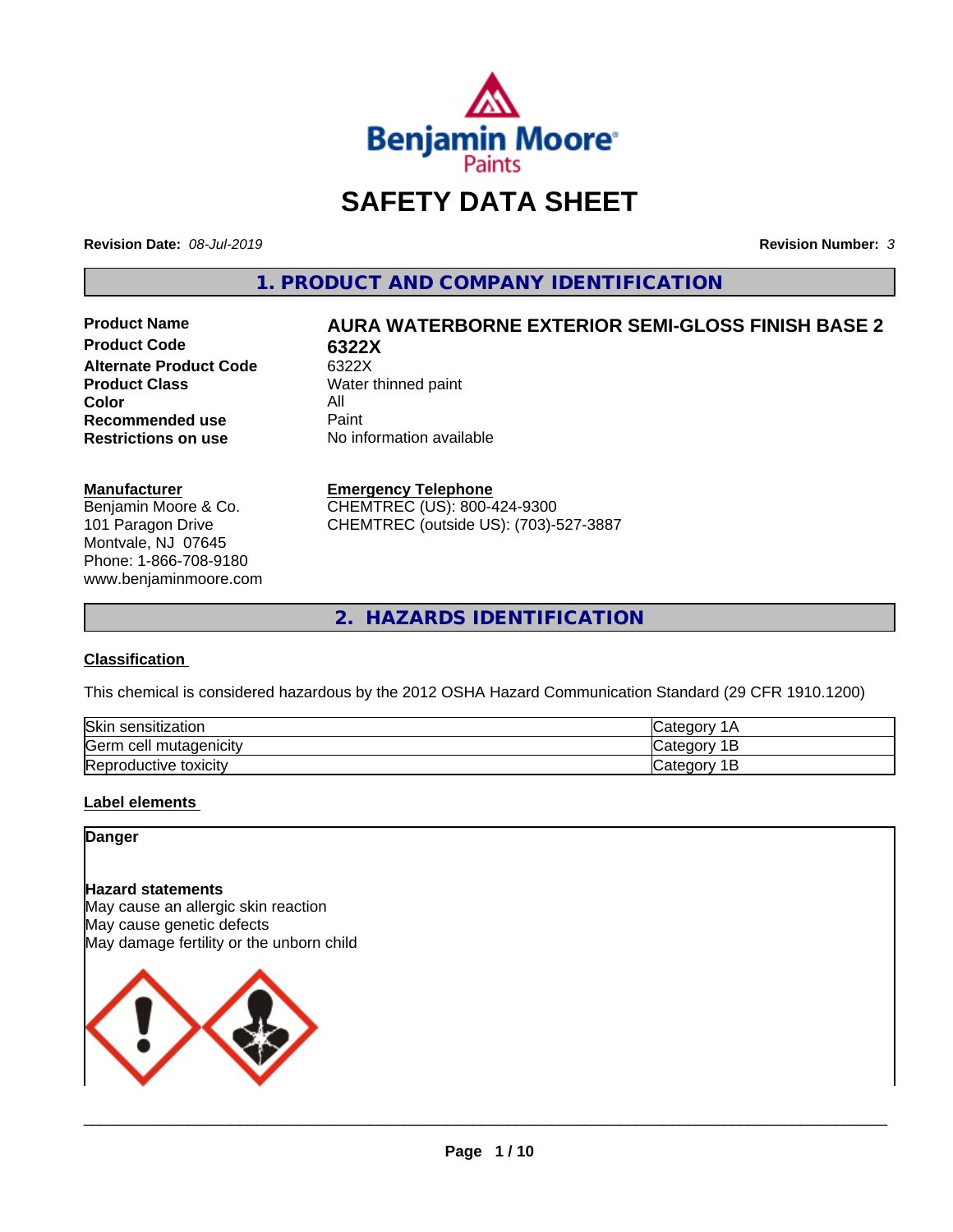**Appearance** liquid

#### **Precautionary Statements - Prevention**

Obtain special instructions before use Do not handle until all safety precautions have been read and understood Use personal protective equipment as required Avoid breathing dust/fume/gas/mist/vapors/spray Contaminated work clothing should not be allowed out of the workplace Wear protective gloves

#### **Precautionary Statements - Response**

IF exposed or concerned: Get medical advice/attention **Skin** IF ON SKIN: Wash with plenty of soap and water

If skin irritation or rash occurs: Get medical advice/attention Wash contaminated clothing before reuse

#### **Precautionary Statements - Storage**

Store locked up

#### **Precautionary Statements - Disposal**

Dispose of contents/container to an approved waste disposal plant

#### **Hazards not otherwise classified (HNOC)**

Not applicable

#### **Other information**

No information available

#### **Other hazards**

May cause allergic skin reaction

## **3. COMPOSITION INFORMATION ON COMPONENTS**

| <b>Chemical name</b>                                                | <b>CAS No.</b> | Weight-%    |
|---------------------------------------------------------------------|----------------|-------------|
| Titanium dioxide                                                    | 13463-67-7     | $15 - 20$   |
| Kaolin                                                              | 1332-58-7      | - 5         |
| Zinc oxide                                                          | 1314-13-2      | 1 - 5       |
| Hexanedioic acid, dihydrazide                                       | 1071-93-8      | $0.1 - 0.5$ |
| Sodium C14-C16 olefin sulfonate                                     | 68439-57-6     | $0.1 - 0.5$ |
| Decanedioic acid,<br>bis(1,2,2,6,6-pentamethyl-4-piperidinyl) ester | 41556-26-7     | $0.1 - 0.5$ |
| Carbamic acid, 1H-benzimidazol-2-yl-, methyl<br>ester               | 10605-21-7     | $0.1 - 0.5$ |

## **4. FIRST AID MEASURES**

**General Advice** No hazards which require special first aid measures.

**Eye Contact Rinse thoroughly with plenty of water for at least 15 minutes and consult a** 

 $\overline{\phantom{a}}$  ,  $\overline{\phantom{a}}$  ,  $\overline{\phantom{a}}$  ,  $\overline{\phantom{a}}$  ,  $\overline{\phantom{a}}$  ,  $\overline{\phantom{a}}$  ,  $\overline{\phantom{a}}$  ,  $\overline{\phantom{a}}$  ,  $\overline{\phantom{a}}$  ,  $\overline{\phantom{a}}$  ,  $\overline{\phantom{a}}$  ,  $\overline{\phantom{a}}$  ,  $\overline{\phantom{a}}$  ,  $\overline{\phantom{a}}$  ,  $\overline{\phantom{a}}$  ,  $\overline{\phantom{a}}$ 

\_\_\_\_\_\_\_\_\_\_\_\_\_\_\_\_\_\_\_\_\_\_\_\_\_\_\_\_\_\_\_\_\_\_\_\_\_\_\_\_\_\_\_\_\_\_\_\_\_\_\_\_\_\_\_\_\_\_\_\_\_\_\_\_\_\_\_\_\_\_\_\_\_\_\_\_\_\_\_\_\_\_\_\_\_\_\_\_\_\_\_\_\_

**Odor** little or no odor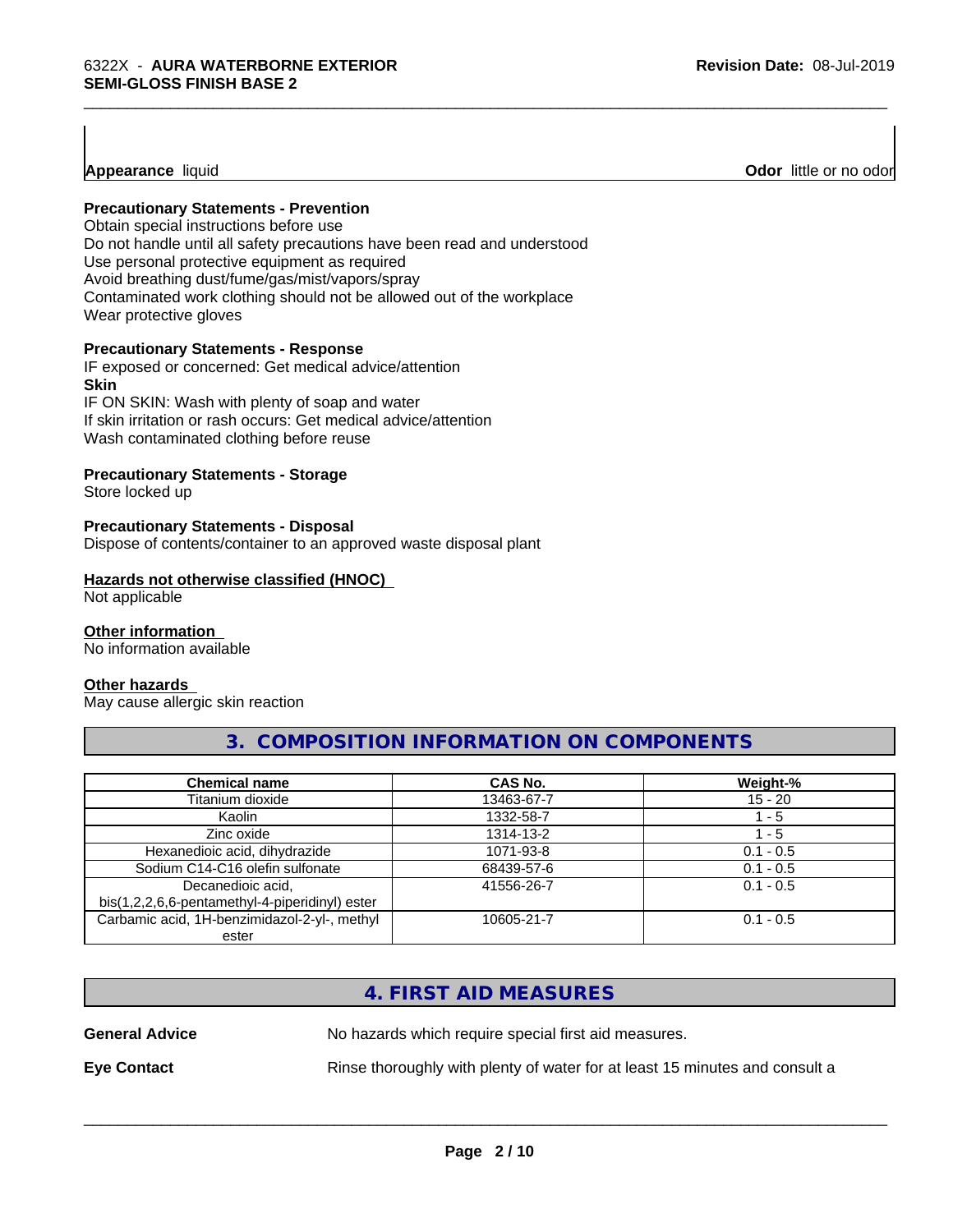|                                                  | physician.                                                                                                                                                                                                                          |
|--------------------------------------------------|-------------------------------------------------------------------------------------------------------------------------------------------------------------------------------------------------------------------------------------|
| <b>Skin Contact</b>                              | Wash off immediately with soap and plenty of water while removing all<br>contaminated clothes and shoes. If skin irritation persists, call a physician. Wash<br>clothing before reuse. Destroy contaminated articles such as shoes. |
| <b>Inhalation</b>                                | Move to fresh air. If symptoms persist, call a physician.                                                                                                                                                                           |
| Ingestion                                        | Clean mouth with water and afterwards drink plenty of water. Consult a physician<br>if necessary.                                                                                                                                   |
| <b>Most Important</b><br><b>Symptoms/Effects</b> | May cause allergic skin reaction.                                                                                                                                                                                                   |
| <b>Notes To Physician</b>                        | Treat symptomatically.                                                                                                                                                                                                              |

\_\_\_\_\_\_\_\_\_\_\_\_\_\_\_\_\_\_\_\_\_\_\_\_\_\_\_\_\_\_\_\_\_\_\_\_\_\_\_\_\_\_\_\_\_\_\_\_\_\_\_\_\_\_\_\_\_\_\_\_\_\_\_\_\_\_\_\_\_\_\_\_\_\_\_\_\_\_\_\_\_\_\_\_\_\_\_\_\_\_\_\_\_

**5. FIRE-FIGHTING MEASURES**

| <b>Suitable Extinguishing Media</b>                                              |                 | Use extinguishing measures that are appropriate to local<br>circumstances and the surrounding environment.                                   |                                |  |
|----------------------------------------------------------------------------------|-----------------|----------------------------------------------------------------------------------------------------------------------------------------------|--------------------------------|--|
| Protective equipment and precautions for firefighters                            |                 | As in any fire, wear self-contained breathing apparatus<br>pressure-demand, MSHA/NIOSH (approved or equivalent)<br>and full protective gear. |                                |  |
| <b>Specific Hazards Arising From The Chemical</b>                                |                 | Closed containers may rupture if exposed to fire or<br>extreme heat.                                                                         |                                |  |
| Sensitivity to mechanical impact                                                 |                 | No.                                                                                                                                          |                                |  |
| Sensitivity to static discharge                                                  |                 | No.                                                                                                                                          |                                |  |
| <b>Flash Point Data</b><br>Flash point (°F)<br>Flash Point (°C)<br><b>Method</b> |                 | Not applicable<br>Not applicable<br>Not applicable                                                                                           |                                |  |
| <b>Flammability Limits In Air</b>                                                |                 |                                                                                                                                              |                                |  |
| Lower flammability limit:<br><b>Upper flammability limit:</b>                    |                 | Not applicable<br>Not applicable                                                                                                             |                                |  |
| Health: 2<br><b>NFPA</b>                                                         | Flammability: 0 | <b>Instability: 0</b>                                                                                                                        | <b>Special: Not Applicable</b> |  |
| <b>NFPA Legend</b><br>0 - Not Hazardous<br>1 - Slightly                          |                 |                                                                                                                                              |                                |  |

2 - Moderate

3 - High

4 - Severe

*The ratings assigned are only suggested ratings, the contractor/employer has ultimate responsibilities for NFPA ratings where this system is used.*

*Additional information regarding the NFPA rating system is available from the National Fire Protection Agency (NFPA) at www.nfpa.org.*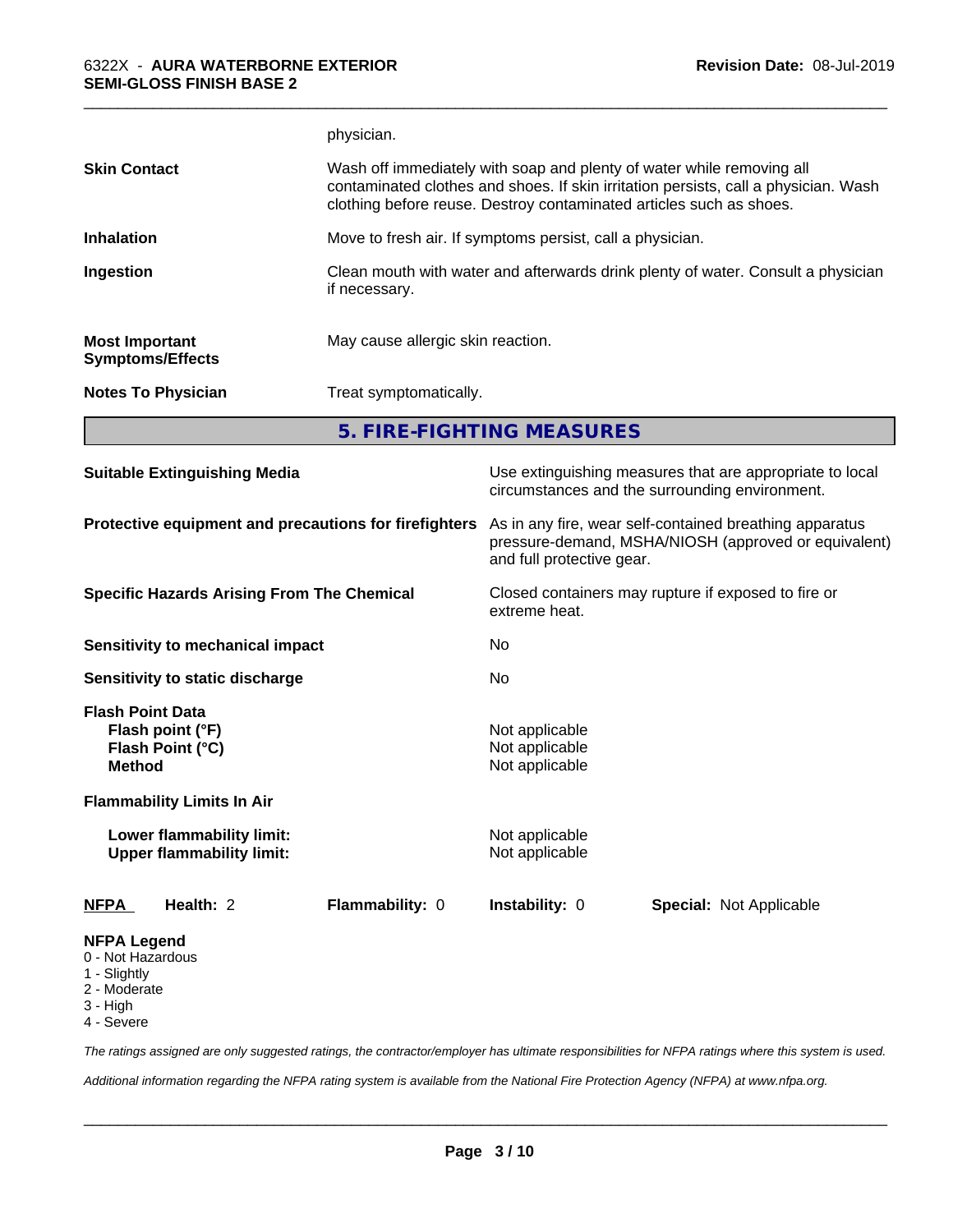|                                  | 6. ACCIDENTAL RELEASE MEASURES                                                                                                                                                   |  |  |
|----------------------------------|----------------------------------------------------------------------------------------------------------------------------------------------------------------------------------|--|--|
| <b>Personal Precautions</b>      | Avoid contact with skin, eyes and clothing. Ensure adequate ventilation.                                                                                                         |  |  |
| <b>Other Information</b>         | Prevent further leakage or spillage if safe to do so.                                                                                                                            |  |  |
| <b>Environmental precautions</b> | See Section 12 for additional Ecological Information.                                                                                                                            |  |  |
| <b>Methods for Cleaning Up</b>   | Soak up with inert absorbent material. Sweep up and shovel into suitable<br>containers for disposal.                                                                             |  |  |
|                                  | 7. HANDLING AND STORAGE                                                                                                                                                          |  |  |
| <b>Handling</b>                  | Avoid contact with skin, eyes and clothing. Avoid breathing vapors, spray mists or<br>sanding dust. In case of insufficient ventilation, wear suitable respiratory<br>equipment. |  |  |
| <b>Storage</b>                   | Keep container tightly closed. Keep out of the reach of children.                                                                                                                |  |  |
| <b>Incompatible Materials</b>    | No information available                                                                                                                                                         |  |  |
|                                  |                                                                                                                                                                                  |  |  |

\_\_\_\_\_\_\_\_\_\_\_\_\_\_\_\_\_\_\_\_\_\_\_\_\_\_\_\_\_\_\_\_\_\_\_\_\_\_\_\_\_\_\_\_\_\_\_\_\_\_\_\_\_\_\_\_\_\_\_\_\_\_\_\_\_\_\_\_\_\_\_\_\_\_\_\_\_\_\_\_\_\_\_\_\_\_\_\_\_\_\_\_\_

## **8. EXPOSURE CONTROLS/PERSONAL PROTECTION**

#### **Exposure Limits**

| Chemical name    | <b>ACGIH TLV</b>         | <b>OSHA PEL</b>            |
|------------------|--------------------------|----------------------------|
| Titanium dioxide | 10 mg/m $3$ - TWA        | 15 mg/m $3$ - TWA          |
| Kaolin           | $2 \text{ mg/m}^3$ - TWA | 15 mg/m <sup>3</sup> - TWA |
|                  |                          | 5 mg/m $3$ - TWA           |
| Zinc oxide       | $2 \text{ mg/m}^3$ - TWA | 5 mg/m <sup>3</sup> - TWA  |
|                  | 10 mg/m $3$ - STEL       | 15 mg/m <sup>3</sup> - TWA |

#### **Legend**

ACGIH - American Conference of Governmental Industrial Hygienists Exposure Limits OSHA - Occupational Safety & Health Administration Exposure Limits N/E - Not Established

| <b>Engineering Measures</b>          | Ensure adequate ventilation, especially in confined areas.                                                                          |
|--------------------------------------|-------------------------------------------------------------------------------------------------------------------------------------|
| <b>Personal Protective Equipment</b> |                                                                                                                                     |
| <b>Eye/Face Protection</b>           | Safety glasses with side-shields.                                                                                                   |
| <b>Skin Protection</b>               | Protective gloves and impervious clothing.                                                                                          |
| <b>Respiratory Protection</b>        | In case of insufficient ventilation wear suitable respiratory equipment.                                                            |
| <b>Hygiene Measures</b>              | Avoid contact with skin, eyes and clothing. Remove and wash contaminated<br>clothing before re-use. Wash thoroughly after handling. |

## **9. PHYSICAL AND CHEMICAL PROPERTIES**

**Appearance** liquid **and a limit of the contract of the contract of the contract of the contract of the contract of the contract of the contract of the contract of the contract of the contract of the contract of the contra** 

little or no odor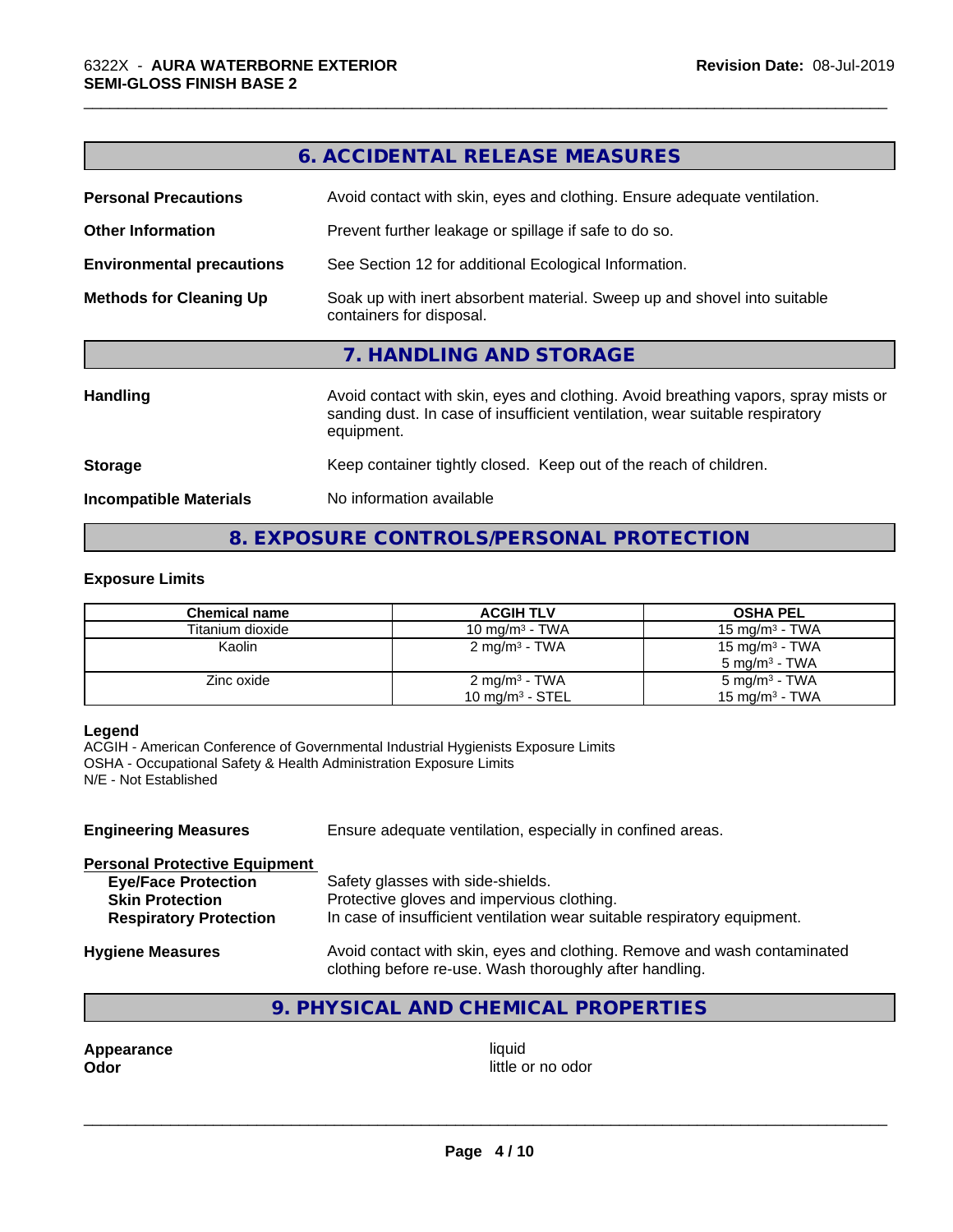| <b>Odor Threshold</b>                | No information available |
|--------------------------------------|--------------------------|
| Density (Ibs/gal)                    | $10.1 - 10.5$            |
| <b>Specific Gravity</b>              | $1.20 - 1.26$            |
| pН                                   | No information available |
| <b>Viscosity (cps)</b>               | No information available |
| Solubility(ies)                      | No information available |
| <b>Water solubility</b>              | No information available |
| <b>Evaporation Rate</b>              | No information available |
| Vapor pressure                       | No information available |
| <b>Vapor density</b>                 | No information available |
| Wt. % Solids                         | $45 - 55$                |
| Vol. % Solids                        | $35 - 45$                |
| Wt. % Volatiles                      | $45 - 55$                |
| <b>Vol. % Volatiles</b>              | $55 - 65$                |
| <b>VOC Regulatory Limit (g/L)</b>    | < 50                     |
| <b>Boiling Point (°F)</b>            | 212                      |
| <b>Boiling Point (°C)</b>            | 100                      |
| Freezing point (°F)                  | 32                       |
| <b>Freezing Point (°C)</b>           | 0                        |
| Flash point (°F)                     | Not applicable           |
| Flash Point (°C)                     | Not applicable           |
| <b>Method</b>                        | Not applicable           |
| Flammability (solid, gas)            | Not applicable           |
| <b>Upper flammability limit:</b>     | Not applicable           |
| Lower flammability limit:            | Not applicable           |
| <b>Autoignition Temperature (°F)</b> | No information available |
| <b>Autoignition Temperature (°C)</b> | No information available |
| Decomposition Temperature (°F)       | No information available |
| Decomposition Temperature (°C)       | No information available |
| <b>Partition coefficient</b>         | No information available |

## **10. STABILITY AND REACTIVITY**

\_\_\_\_\_\_\_\_\_\_\_\_\_\_\_\_\_\_\_\_\_\_\_\_\_\_\_\_\_\_\_\_\_\_\_\_\_\_\_\_\_\_\_\_\_\_\_\_\_\_\_\_\_\_\_\_\_\_\_\_\_\_\_\_\_\_\_\_\_\_\_\_\_\_\_\_\_\_\_\_\_\_\_\_\_\_\_\_\_\_\_\_\_

| <b>Reactivity</b>                       | Not Applicable                           |
|-----------------------------------------|------------------------------------------|
| <b>Chemical Stability</b>               | Stable under normal conditions.          |
| <b>Conditions to avoid</b>              | Prevent from freezing.                   |
| <b>Incompatible Materials</b>           | No materials to be especially mentioned. |
| <b>Hazardous Decomposition Products</b> | None under normal use.                   |
| Possibility of hazardous reactions      | None under normal conditions of use.     |

## **11. TOXICOLOGICAL INFORMATION**

**Product Information**

#### **Information on likely routes of exposure**

**Principal Routes of Exposure** Eye contact, skin contact and inhalation.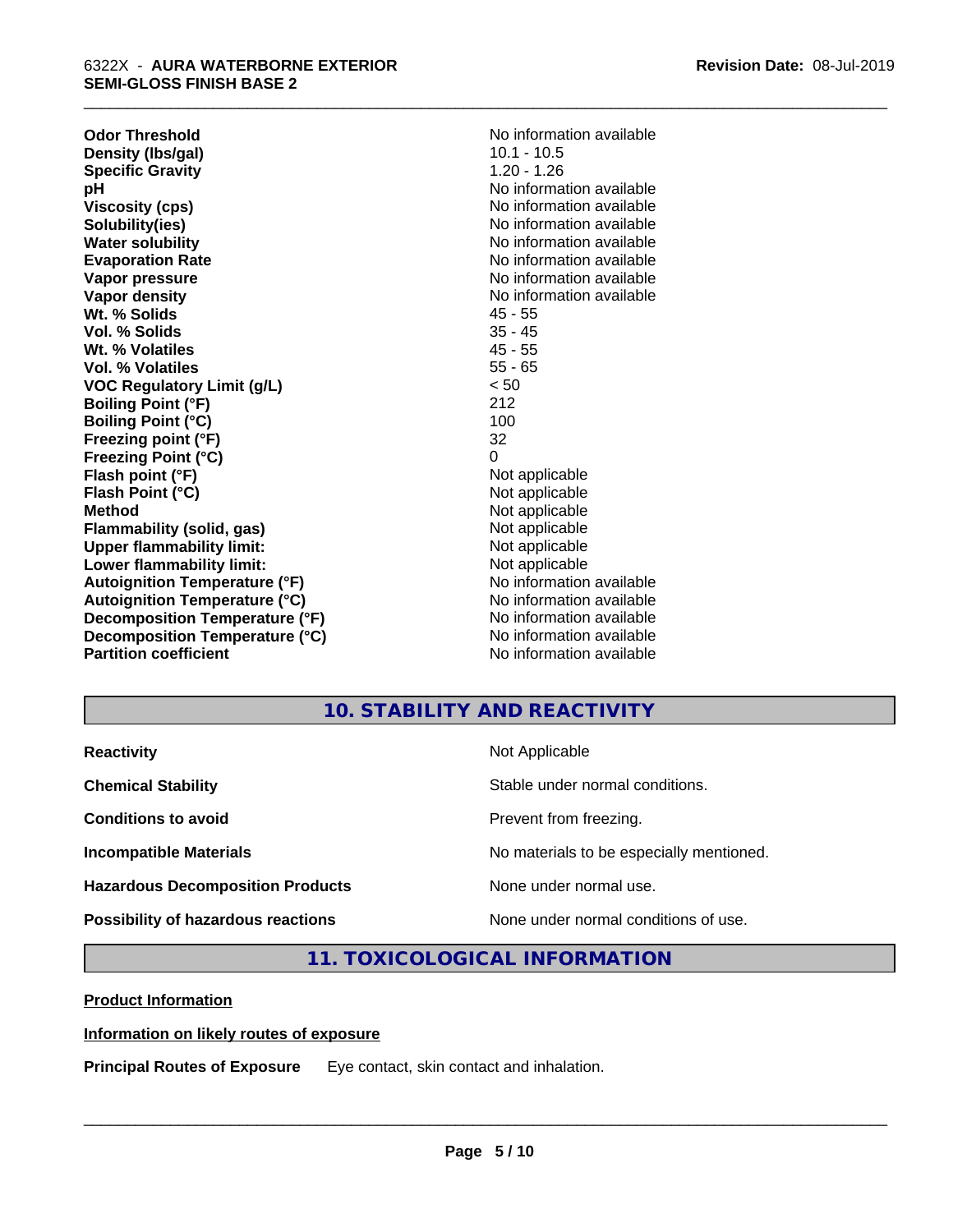| <b>Acute Toxicity</b>                                                        |                                                                                            |  |  |
|------------------------------------------------------------------------------|--------------------------------------------------------------------------------------------|--|--|
| <b>Product Information</b>                                                   | No information available                                                                   |  |  |
| Symptoms related to the physical, chemical and toxicological characteristics |                                                                                            |  |  |
| <b>Symptoms</b>                                                              | No information available                                                                   |  |  |
|                                                                              | Delayed and immediate effects as well as chronic effects from short and long-term exposure |  |  |
| Eye contact                                                                  | May cause slight irritation.                                                               |  |  |
| <b>Skin contact</b>                                                          | Substance may cause slight skin irritation. Prolonged or repeated contact may dry          |  |  |
|                                                                              | skin and cause irritation.                                                                 |  |  |
| <b>Inhalation</b>                                                            | May cause irritation of respiratory tract.                                                 |  |  |
| Ingestion                                                                    | Ingestion may cause gastrointestinal irritation, nausea, vomiting and diarrhea.            |  |  |
| <b>Sensitization</b>                                                         | May cause an allergic skin reaction                                                        |  |  |
| <b>Neurological Effects</b>                                                  | No information available.                                                                  |  |  |
| <b>Mutagenic Effects</b>                                                     | No information available.                                                                  |  |  |
| <b>Reproductive Effects</b>                                                  | May damage fertility or the unborn child.                                                  |  |  |
| <b>Developmental Effects</b>                                                 | No information available.                                                                  |  |  |
| <b>Target organ effects</b>                                                  | No information available.                                                                  |  |  |
| STOT - single exposure                                                       | No information available.                                                                  |  |  |
| <b>STOT - repeated exposure</b>                                              | No information available.                                                                  |  |  |
| Other adverse effects                                                        | No information available.                                                                  |  |  |
| <b>Aspiration Hazard</b>                                                     | No information available                                                                   |  |  |

**Numerical measures of toxicity**

**The following values are calculated based on chapter 3.1 of the GHS document**

| ATEmix (oral)                        | 52740 mg/kg  |
|--------------------------------------|--------------|
| <b>ATEmix (dermal)</b>               | 581689 mg/kg |
| <b>ATEmix (inhalation-dust/mist)</b> | 408.7 ma/L   |

#### **Component Information**

| Chemical name                                                                         | Oral LD50                    | Dermal LD50                              | <b>Inhalation LC50</b> |
|---------------------------------------------------------------------------------------|------------------------------|------------------------------------------|------------------------|
| Titanium dioxide<br>13463-67-7                                                        | > 10000 mg/kg (Rat)          |                                          |                        |
| Zinc oxide<br>1314-13-2                                                               | $>$ 5000 mg/kg (Rat)         |                                          |                        |
| Sodium C14-C16 olefin sulfonate<br>68439-57-6                                         | $= 2310$ mg/kg (Rat)         | $= 6300$ mg/kg (Rabbit)                  |                        |
| Decanedioic acid,<br>bis(1,2,2,6,6-pentamethyl-4-piperidi<br>nyl) ester<br>41556-26-7 | $= 2615 \text{ mg/kg}$ (Rat) |                                          |                        |
| Carbamic acid,<br>1H-benzimidazol-2-yl-, methyl ester<br>10605-21-7                   | $= 6400$ mg/kg (Rat)         | $= 2$ g/kg (Rat) = 8500 mg/kg<br>Rabbit) |                        |

#### **Carcinogenicity**

*The information below indicateswhether each agency has listed any ingredient as a carcinogen:.*

| <b>Chem</b><br><b>nomo</b><br>ावााा | IADC<br>.                        | <b>NTP</b> | $\sim$ $\sim$ |
|-------------------------------------|----------------------------------|------------|---------------|
|                                     | <br>റല<br>Possible<br>Humar<br>້ |            | ∟ısted        |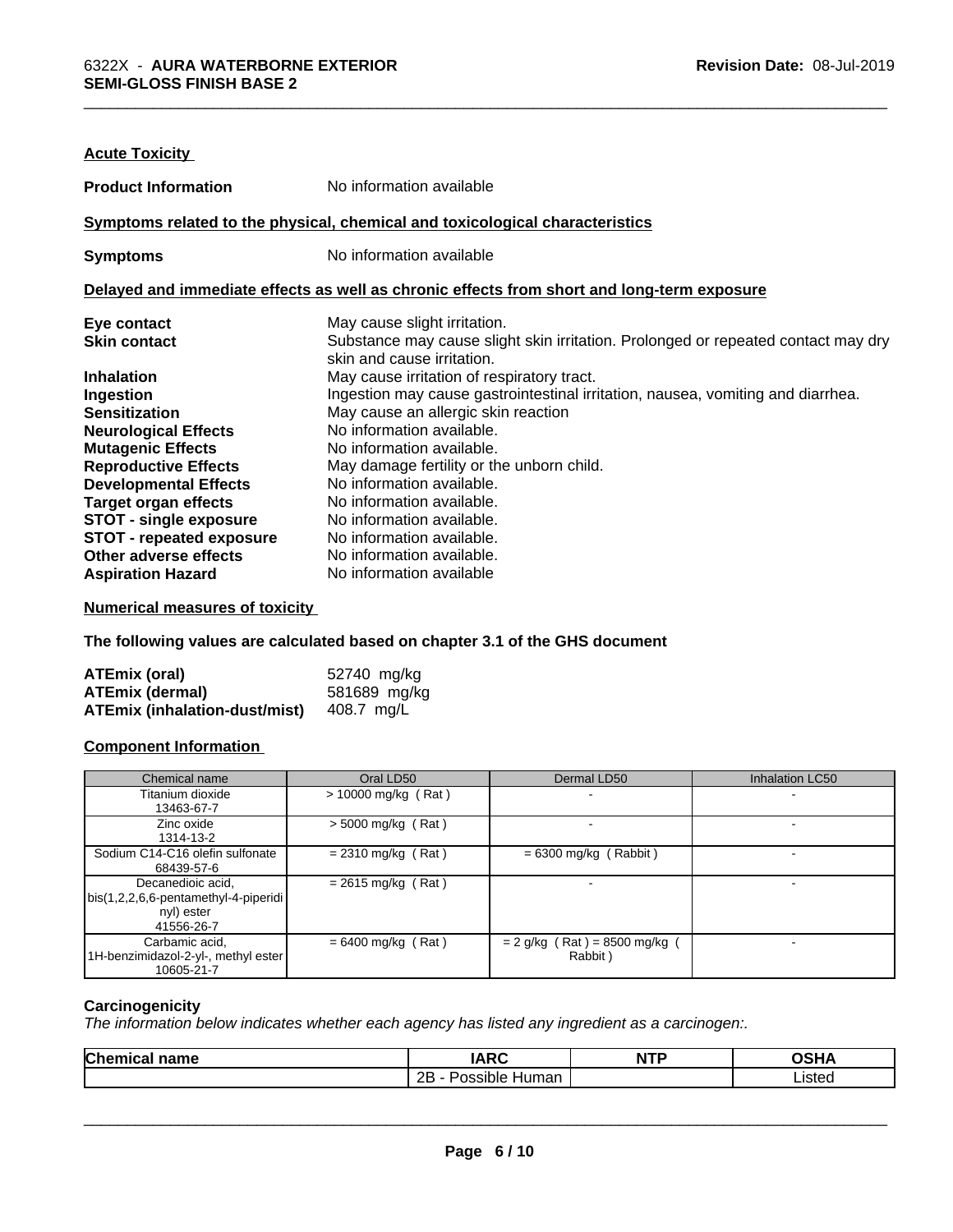#### 6322X - **AURA WATERBORNE EXTERIOR SEMI-GLOSS FINISH BASE 2**

| .<br>ווצנזונ<br>ш |  |  |
|-------------------|--|--|

\_\_\_\_\_\_\_\_\_\_\_\_\_\_\_\_\_\_\_\_\_\_\_\_\_\_\_\_\_\_\_\_\_\_\_\_\_\_\_\_\_\_\_\_\_\_\_\_\_\_\_\_\_\_\_\_\_\_\_\_\_\_\_\_\_\_\_\_\_\_\_\_\_\_\_\_\_\_\_\_\_\_\_\_\_\_\_\_\_\_\_\_\_

• Although IARC has classified titanium dioxide as possibly carcinogenic to humans (2B), their summary concludes: "No significant exposure to titanium dioxide is thought to occur during the use of products in which titanium dioxide is bound to other materials, such as paint."

#### **Legend**

IARC - International Agency for Research on Cancer NTP - National Toxicity Program OSHA - Occupational Safety & Health Administration

**12. ECOLOGICAL INFORMATION**

## **Ecotoxicity Effects**

The environmental impact of this product has not been fully investigated.

#### **Product Information**

## **Acute Toxicity to Fish**

No information available

#### **Acute Toxicity to Aquatic Invertebrates**

No information available

#### **Acute Toxicity to Aquatic Plants**

No information available

#### **Persistence / Degradability**

No information available.

#### **Bioaccumulation**

There is no data for this product.

#### **Mobility in Environmental Media**

No information available.

#### **Ozone**

No information available

#### **Component Information**

#### **Acute Toxicity to Fish**

Titanium dioxide  $LC50:$  > 1000 mg/L (Fathead Minnow - 96 hr.) Carbamic acid, 1H-benzimidazol-2-yl-, methyl ester LC50: 1.5 mg/L (Rainbow Trout - 96 hr.)

#### **Acute Toxicity to Aquatic Invertebrates**

Carbamic acid, 1H-benzimidazol-2-yl-, methyl ester LC50: 0.22 mg/L (water flea - 48 hr.)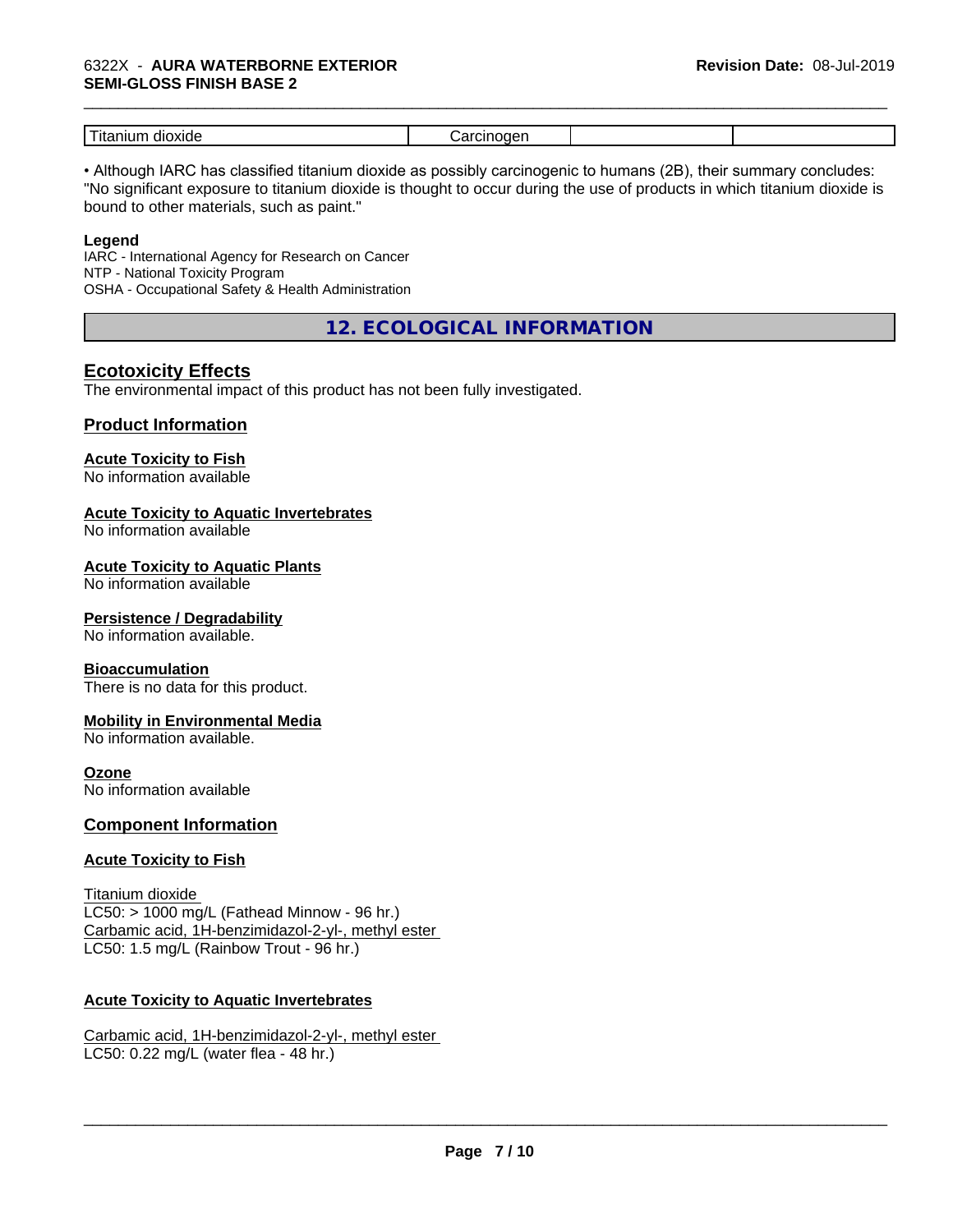#### **Acute Toxicity to Aquatic Plants**

No information available

|                              | 13. DISPOSAL CONSIDERATIONS                                                                                                                                                                                               |
|------------------------------|---------------------------------------------------------------------------------------------------------------------------------------------------------------------------------------------------------------------------|
| <b>Waste Disposal Method</b> | Dispose of in accordance with federal, state, and local regulations. Local<br>requirements may vary, consult your sanitation department or state-designated<br>environmental protection agency for more disposal options. |
|                              | 14. TRANSPORT INFORMATION                                                                                                                                                                                                 |
| <b>DOT</b>                   | Not regulated                                                                                                                                                                                                             |
| <b>ICAO/IATA</b>             | Not regulated                                                                                                                                                                                                             |
| <b>IMDG/IMO</b>              | Not regulated                                                                                                                                                                                                             |
|                              | <b>15. REGULATORY INFORMATION</b>                                                                                                                                                                                         |

\_\_\_\_\_\_\_\_\_\_\_\_\_\_\_\_\_\_\_\_\_\_\_\_\_\_\_\_\_\_\_\_\_\_\_\_\_\_\_\_\_\_\_\_\_\_\_\_\_\_\_\_\_\_\_\_\_\_\_\_\_\_\_\_\_\_\_\_\_\_\_\_\_\_\_\_\_\_\_\_\_\_\_\_\_\_\_\_\_\_\_\_\_

## **International Inventories**

| <b>TSCA: United States</b> | Yes - All components are listed or exempt. |
|----------------------------|--------------------------------------------|
| <b>DSL: Canada</b>         | Yes - All components are listed or exempt. |

## **Federal Regulations**

| SARA 311/312 hazardous categorization |  |
|---------------------------------------|--|
|---------------------------------------|--|

| Acute health hazard               | Yes |
|-----------------------------------|-----|
| Chronic Health Hazard             | Yes |
| Fire hazard                       | Nο  |
| Sudden release of pressure hazard | N٥  |
| Reactive Hazard                   | N٥  |

#### **SARA 313**

Section 313 of Title III of the Superfund Amendments and Reauthorization Act of 1986 (SARA). This product contains a chemical or chemicals which are subject to the reporting requirements of the Act and Title 40 of the Code of Federal Regulations, Part 372:

| Chemical name | CAS No.   | Weight-% | <b>CERCLA/SARA 313</b>     |
|---------------|-----------|----------|----------------------------|
|               |           |          | (de minimis concentration) |
| Zinc oxide    | 1314-13-2 | $-5$     |                            |

## **Clean Air Act,Section 112 Hazardous Air Pollutants (HAPs) (see 40 CFR 61)**

This product contains the following HAPs:

*None*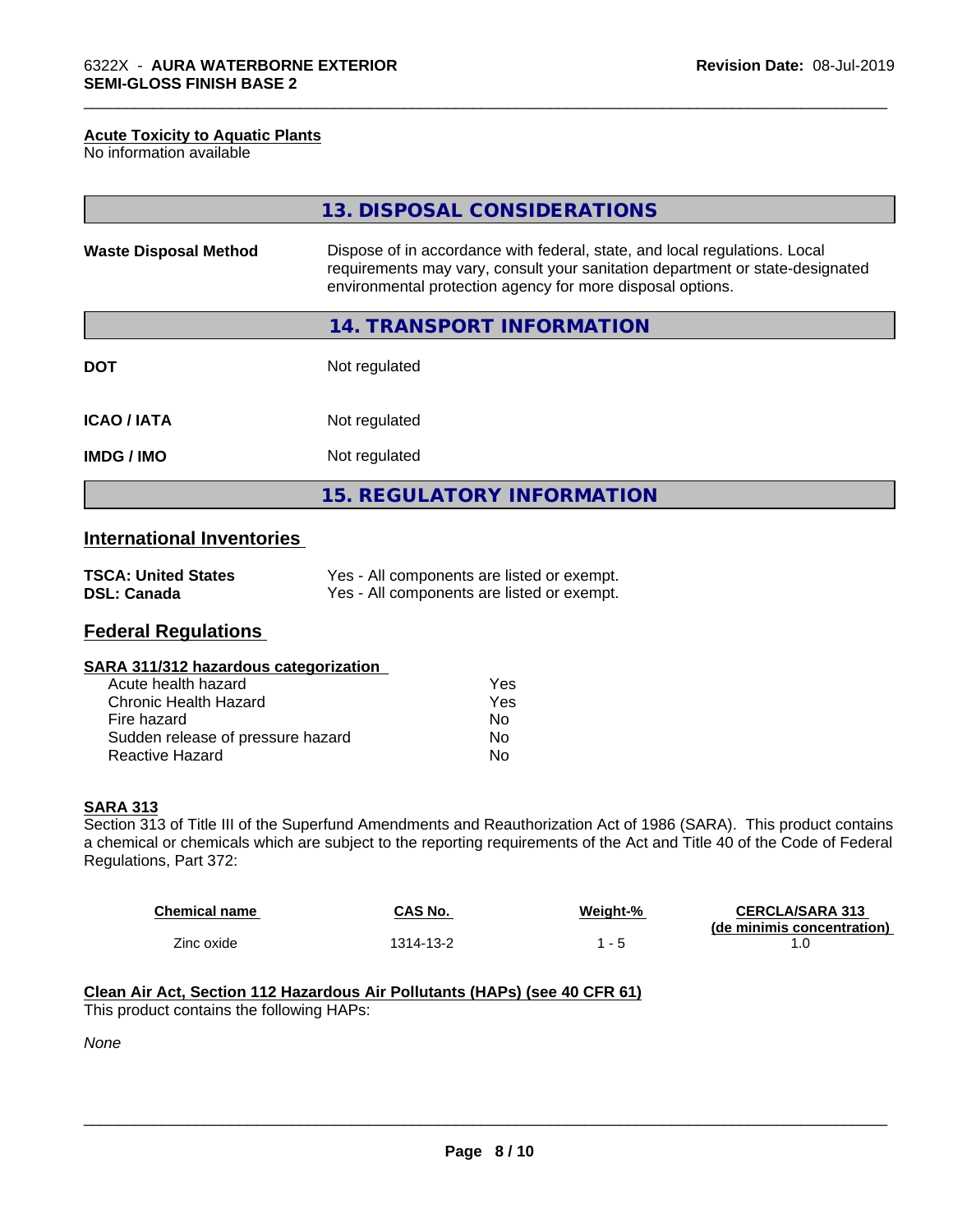### **US State Regulations**

#### **California Proposition 65**

**A** WARNING: Cancer and Reproductive Harm– www.P65warnings.ca.gov

#### **State Right-to-Know**

| <b>Chemical name</b>                  | <b>Massachusetts</b> | <b>New Jersey</b> | Pennsylvania |
|---------------------------------------|----------------------|-------------------|--------------|
| Titanium dioxide                      |                      |                   |              |
| Kaolin                                |                      |                   |              |
| Zinc oxide                            |                      |                   |              |
| Carbamic acid, 1H-benzimidazol-2-yl-, |                      |                   |              |
| methyl ester                          |                      |                   |              |

#### **Legend**

X - Listed

**16. OTHER INFORMATION**

**HMIS** - **Health:** 2\* **Flammability:** 0 **Reactivity:** 0 **PPE:** -

\_\_\_\_\_\_\_\_\_\_\_\_\_\_\_\_\_\_\_\_\_\_\_\_\_\_\_\_\_\_\_\_\_\_\_\_\_\_\_\_\_\_\_\_\_\_\_\_\_\_\_\_\_\_\_\_\_\_\_\_\_\_\_\_\_\_\_\_\_\_\_\_\_\_\_\_\_\_\_\_\_\_\_\_\_\_\_\_\_\_\_\_\_

#### **HMIS Legend**

- 0 Minimal Hazard
- 1 Slight Hazard
- 2 Moderate Hazard
- 3 Serious Hazard
- 4 Severe Hazard
- \* Chronic Hazard

X - Consult your supervisor or S.O.P. for "Special" handling instructions.

*Note: The PPE rating has intentionally been left blank. Choose appropriate PPE that will protect employees from the hazards the material will present under the actual normal conditions of use.*

*Caution: HMISÒ ratings are based on a 0-4 rating scale, with 0 representing minimal hazards or risks, and 4 representing significant hazards or risks. Although HMISÒ ratings are not required on MSDSs under 29 CFR 1910.1200, the preparer, has chosen to provide them. HMISÒ ratings are to be used only in conjunction with a fully implemented HMISÒ program by workers who have received appropriate HMISÒ training. HMISÒ is a registered trade and service mark of the NPCA. HMISÒ materials may be purchased exclusively from J. J. Keller (800) 327-6868.*

 **WARNING!** If you scrape, sand, or remove old paint, you may release lead dust. LEAD IS TOXIC. EXPOSURE TO LEAD DUST CAN CAUSE SERIOUS ILLNESS, SUCH AS BRAIN DAMAGE, ESPECIALLY IN CHILDREN. PREGNANT WOMEN SHOULD ALSO AVOID EXPOSURE.Wear a NIOSH approved respirator to control lead exposure. Clean up carefully with a HEPA vacuum and a wet mop. Before you start, find out how to protect yourself and your family by contacting the National Lead Information Hotline at 1-800-424-LEAD or log on to www.epa.gov/lead.

**Prepared By** Product Stewardship Department Benjamin Moore & Co. 101 Paragon Drive Montvale, NJ 07645 800-225-5554